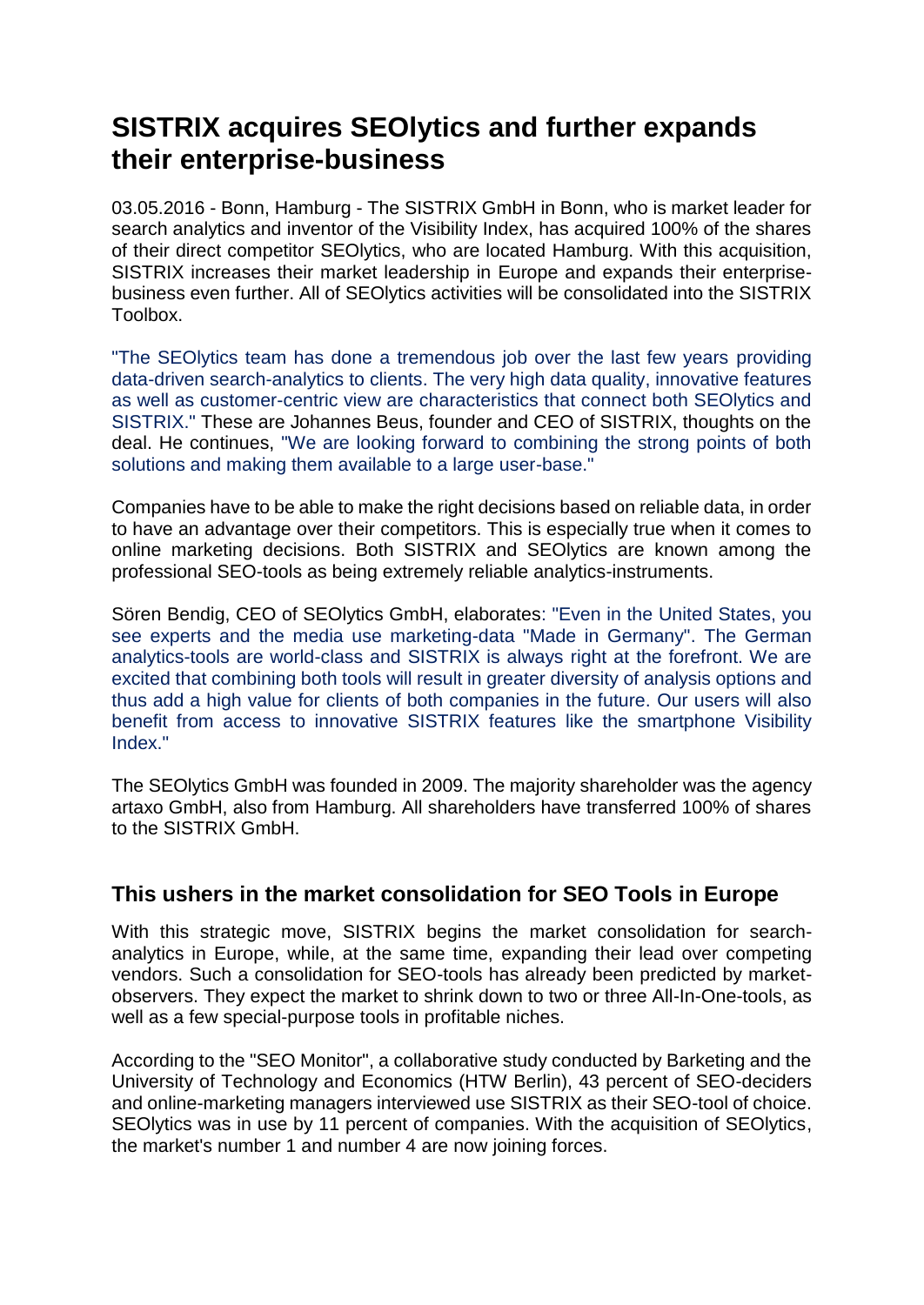Of the companies interviewed, 2/3 belong to the e-commerce sector and more than half had annual turnovers of more than 50 million Euros - 35% of the companies polled even had revenues of more than 500 million Euros. Last week, SISTRIX already announced a partnership with Majestic, the number 6 in the market, through which the Toolbox users are able to use Majestic data within the software at no extra cost.



This merger between SISTRIX and SEOlytics will benefit the users most of all. They will now receive even more data and evaluation options within one tool and do not need to subscribe to the services of multiple vendors. On the vendor side, price advantages will make it possible to present an even better tool to users, without having to increase the cost of the software. The pricing of the SISTRIX Toolbox has been stable ever since it was launched in 2008. Even though the performance, amount of data and service provided has increased many times over.

## **About SISTRIX**

SISTRIX`s mission is to make SEO transparent, understandable and successful for everyone. Data you love from people you trust. For this, the company has been automatically monitoring all important data and Google rankings for practically any domain, as of 2008. The Toolbox is the most widely used professional software for SEO-evaluations in Germany. The award-winning Toolbox examines about 250.000 websites per minute and 300 billion links per month and processes the results into charts and other helpful metrics. For this, there are more than 1.000 servers in use, around the clock. Some of SISTRIX customers are Amazon, Allianz, Deutsche Telekom and eBay. The company was founded in 2008 in Bonn and is privately held.

Additional Information: [https://www.sistrix.com](https://www.sistrix.com/) SISTRIX-Blog:<https://www.sistrix.com/blog/> Company logo SISTRIX:<https://www.sistrix.com/sistrix/press/> SISTRIX photo material:<https://www.sistrix.com/sistrix/>